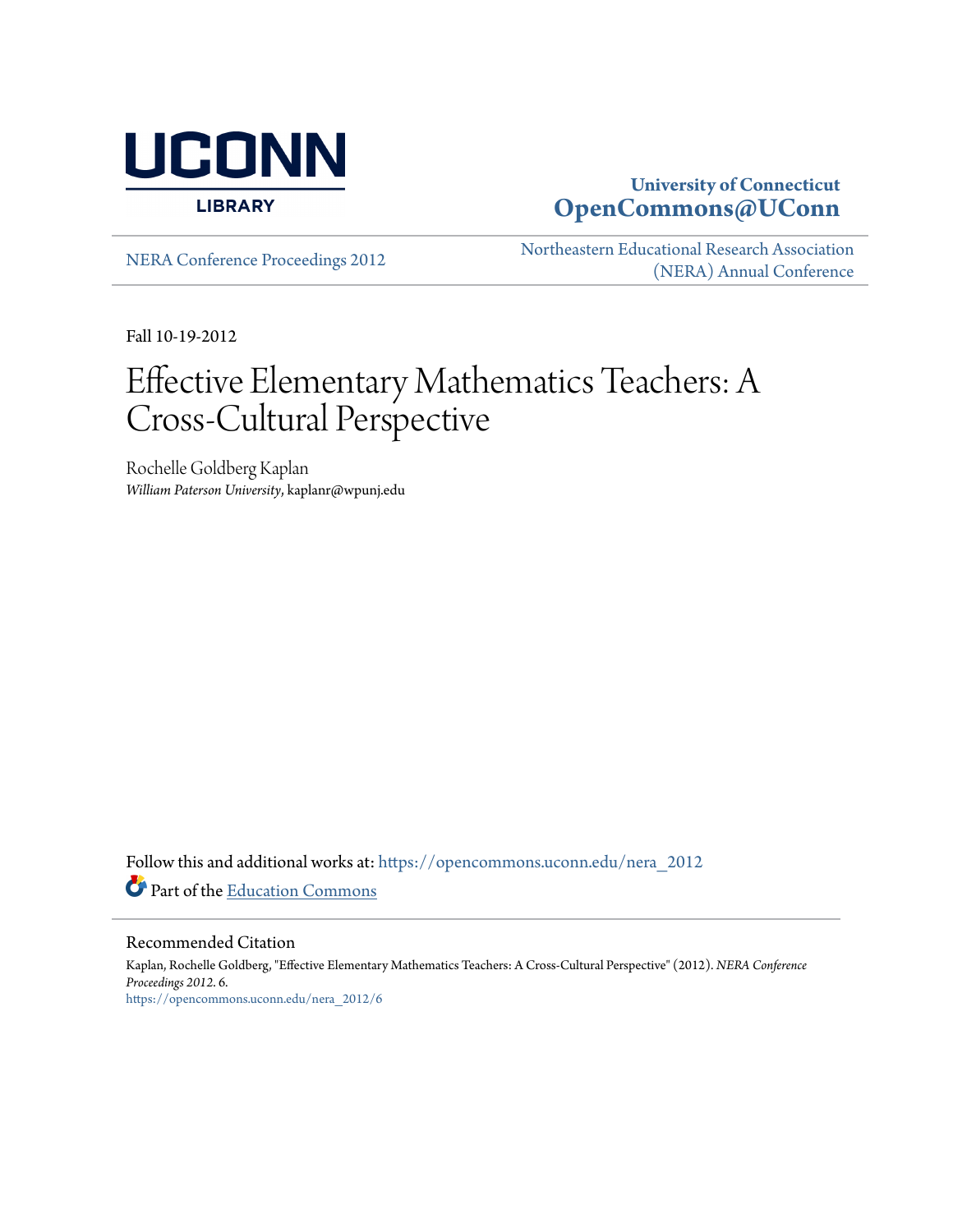### *Effective Elementary Mathematics Teachers: A Cross-Cultural Perspective Rochelle Goldberg Kaplan William Paterson University*

### **Abstract**

 The purpose of the research presented today is to report on my investigation of cognitive decision-making processes used by effective elementary mathematics teachers working in a variety of cultural, language, and socio-economic settings. It was hypothesized that several processes would be documented across teachers in all schools. It was also hypothesized that processes might differ depending upon the type of school and students involved. My long range interest is in finding out what makes elementary mathematics teachers effective in order to add to the body of knowledge in this field and use the findings of this study in the service of better elementary mathematics teacher preparation, enhancement, and selection.

### **Introduction**

 The basis for this project comes from some important national trends and policies in the field of teacher education and teacher assessment. We have all been hearing more and more in the public and political sectors about how important teachers are for the success of students and how important it is to have a national curriculum to establish standards for learning and achievement for all students throughout the nation during their school years. At the present time our nation is in the process of implementing such a curriculum through the *Common Core State Standards for Mathematics* (CCSSM, 2010) which have been accepted by 47 states. In conjunction with these national standards are policies and procedures for evaluating the effectiveness of teachers based, in part, on student performance on uniform assessments of learning based on these common standards.

 My personal interest in focusing research efforts on effective elementary mathematics teachers began in 2008, when the National Mathematics Advisory Panel Report published its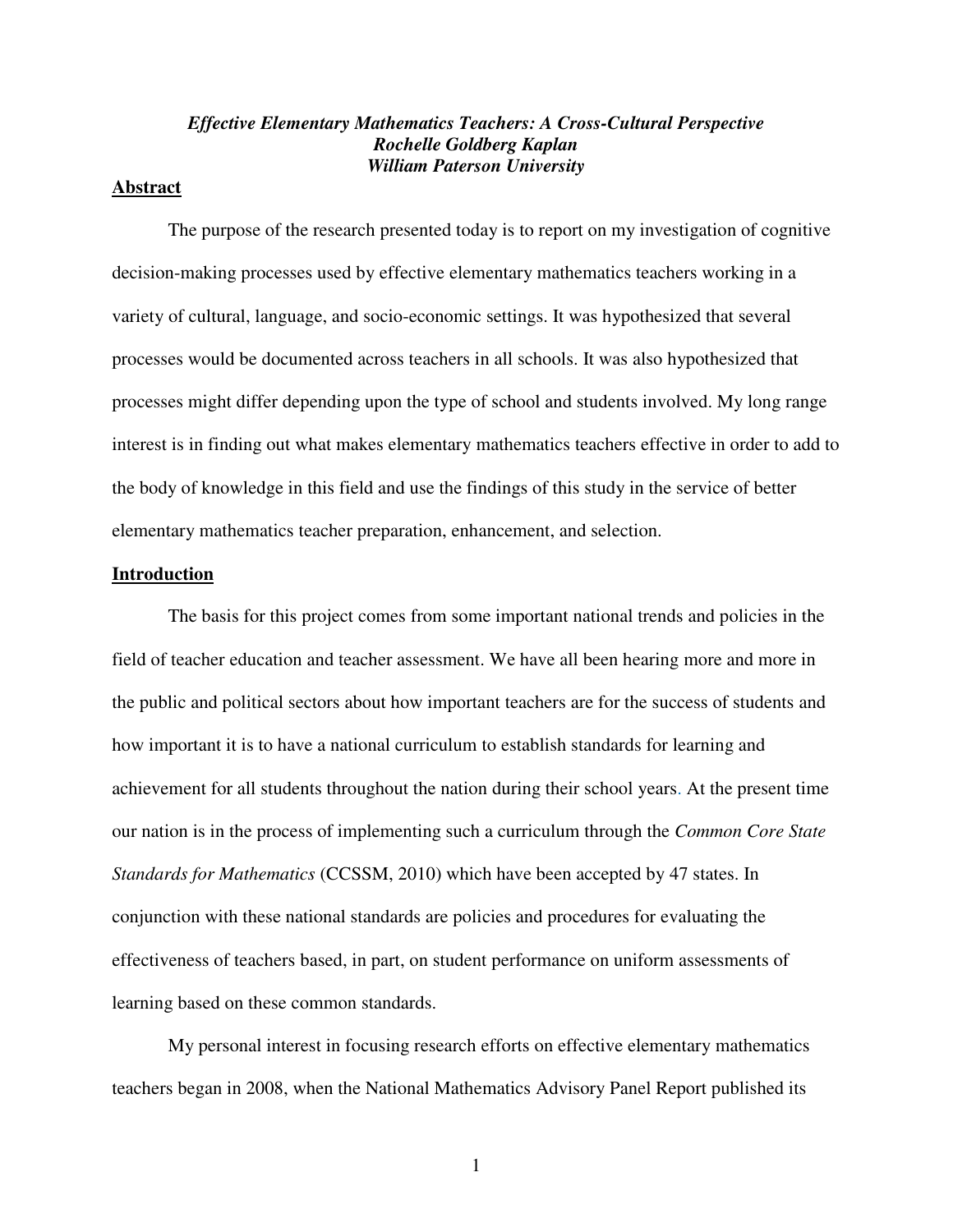final report and in its response to that report, the National Council of Teachers of Mathematics (NCTM 2008) suggested that what is missing in these recommendations was information about teachers' knowledge, skills, and dispositions other than mathematical content knowledge. It was also indicated that what we need to know is how more effective teachers differ from less effective ones and how to measure this.

At about the same time, Deborah Ball (2008) began to draw increasing attention to establishing parameters for identifying and defining what effective mathematics teachers needed to know not just about mathematics content, but about mathematics content in the context of pedagogy. As she pointed out then, we still did not know exactly what distinguished effective teachers from less effective teachers based on empirical evidence-based investigations of teachers themselves. Rather we rely on assumptions about how "experts" think mathematics should be taught, as recommended in national standards documents and reports of task groups, and then infer what must be the effective teaching practices leading to student success.

This interest in effective teaching, of course, did not just emerge spontaneously in 2008. Rather it has a 25 year long history stemming from the work of Lee Shulman (1987) who wrote a seminal paper about the kinds of knowledge and behaviors that teachers needed to possess and use in order to be effective practitioners who approached teaching with "educational reform" values that emphasized comprehension, reasoning, and reflection. In this paper he observed that up to that point research on effective teaching had focused on generic relationships – that is, teacher behaviors that were associated with student success regardless of subject matter. This led to generalizations about best teaching practices that were more closely connected to classroom management rather than to differences in pedagogy related to content knowledge. He called for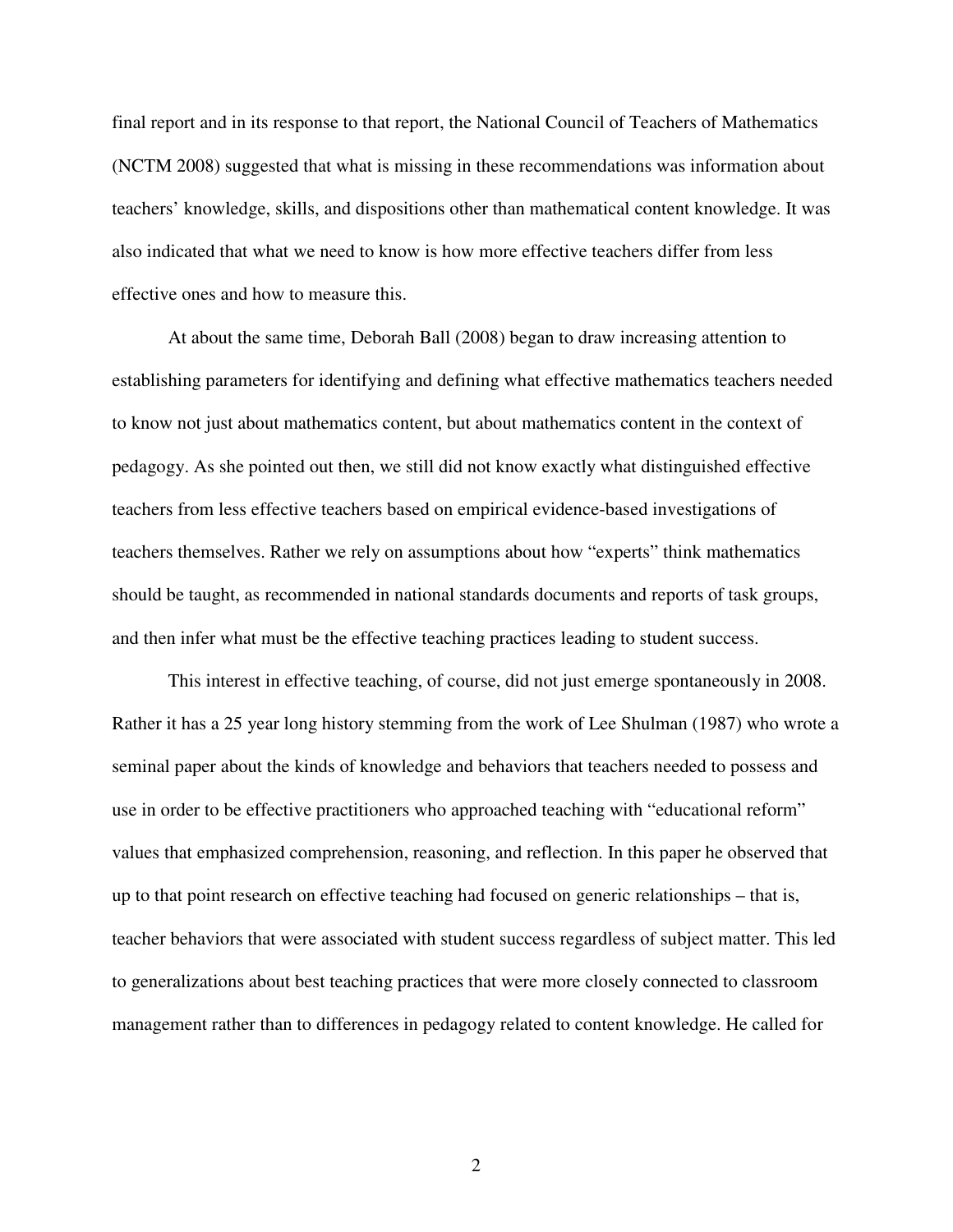research that was based on actual observations in the context of specific teaching and learning situations of novice and expert teachers.

 Following this seminal paper, research conducted over the next 25 years on effective teaching, however, did not seek so much to learn from effective teachers as it did to "prove" a theory that certain kinds of pedagogy or certain kinds of content knowledge were essential to student success. In fact, the majority of the earlier studies on what makes mathematics teachers effective tends to focus on the kinds of professional development experiences teachers need to have in order to become consistent producers of successful students (e.g., Beswick, Swabey, & Andrew, 2008; D'Agostino & Powers, 2009); Graeber, 2005; Jamar & Pitts, 2005; Morris, Hiebert, & Spitzer, 2009). More recent research has focused attention on mathematics content knowledge as it is related to teachers' pedagogical knowledge, but tends to be narrowly confined to very specific mathematics content topics (Ball & Forzani, 2009; Hill, Blunk, Charalambous, Lewis, Phelps, Sleep, & Ball, 2008). While all both kinds of research are important, they seem to be putting the cart a bit before the horse.

If we are to really understand and prepare mathematics teachers to be consistently effective practitioners **with all students**, then we need to first study in-depth those teachers who are most effective in teaching mathematics and study these effective teachers in a variety of schools, communities, and grade levels in the context of teaching in specific subject areas. We need to look not just at specific practices or curricular topics, but to examine what these teachers think about while they are planning and conducting mathematics instruction and assessment. We need to understand what motivates their behavior more than simply what behaviors they exhibit.

 This presentation focuses on a study that examined the cognitive processes used by effective elementary mathematics teachers as gleaned from an analysis of pre-teaching lesson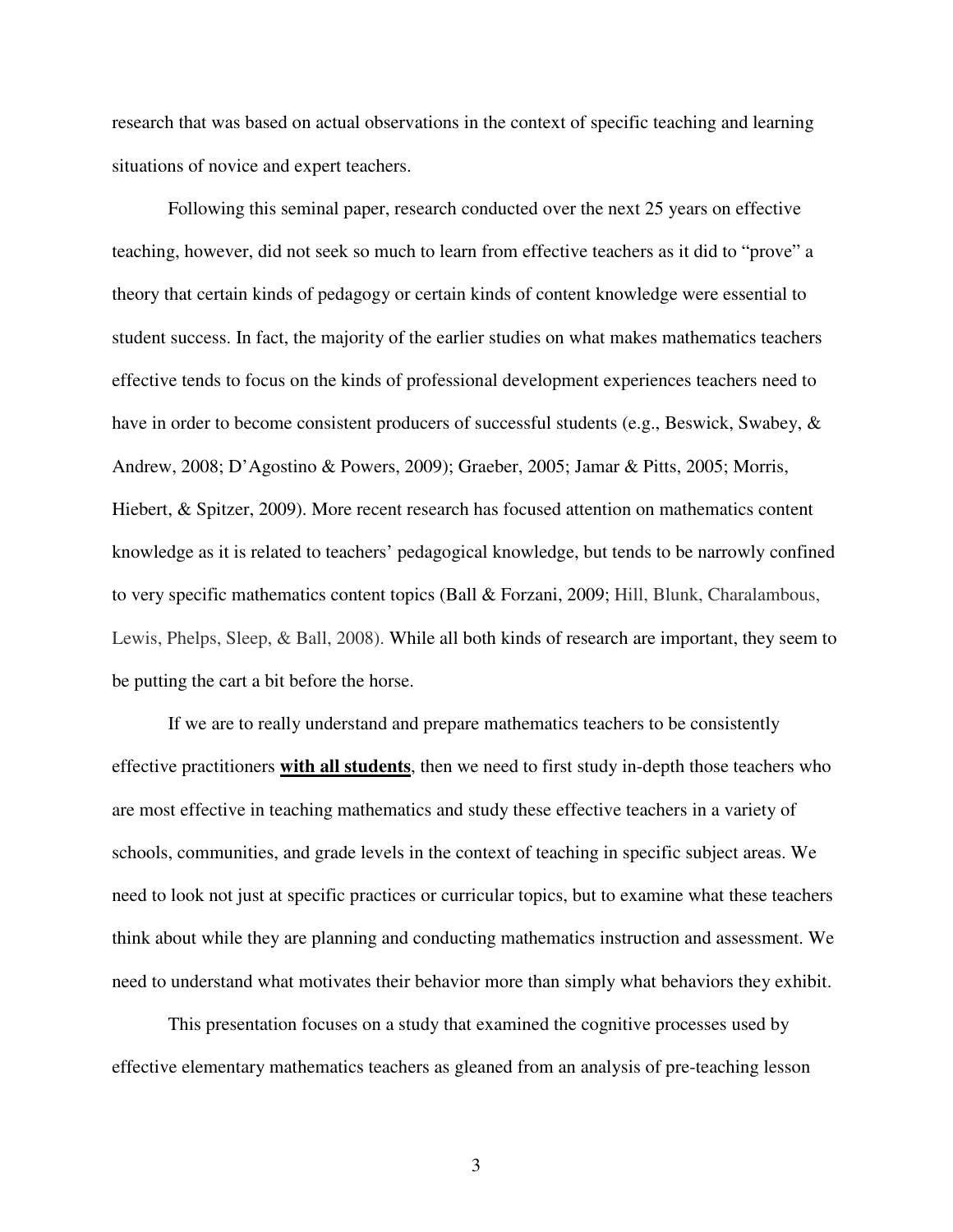planning interviews and on post-lesson reflection interviews with 4 elementary teachers, two in NJ and two in Israel. I was looking at common threads across the teachers regardless of school context as well as for indicators of differences among teachers across school contexts. I did not come to the research with any set notions about what effective teachers "should do" or what experts said effective teaching should embrace. Since I began collecting the data in 2009-2010, I have maintained this qualitative research stance and am now see some patterns emerging.

### **Research Questions**

My research attempts to addresses the following questions:

1)What do effective elementary mathematics teachers think about in planning, implementing, and reflecting upon their teaching and students' learning?

2)To what extent do culture and context impact on what these teachers say they do and think about?

#### **Research Methodology**

The data reported on here are part of a larger study I conducted with 15 effective elementary school mathematics teachers in urban and suburban communities in four New Jersey public schools and in four public schools in Israel. The teachers were identified as effective by either their supervisors, principals, or their mathematics coaches based on their perceptions of the teachers as being able to promote successful student learning. As supervisors or principals, these school leaders all had opportunities to observe the teachers during lessons and were familiar with the teachers' records of student success based on standardized testing. All teachers identified were female with 3 or more years of teaching experience in grades  $1 - 6$ . The study involved visiting schools where each teacher was individually interviewed in response to 12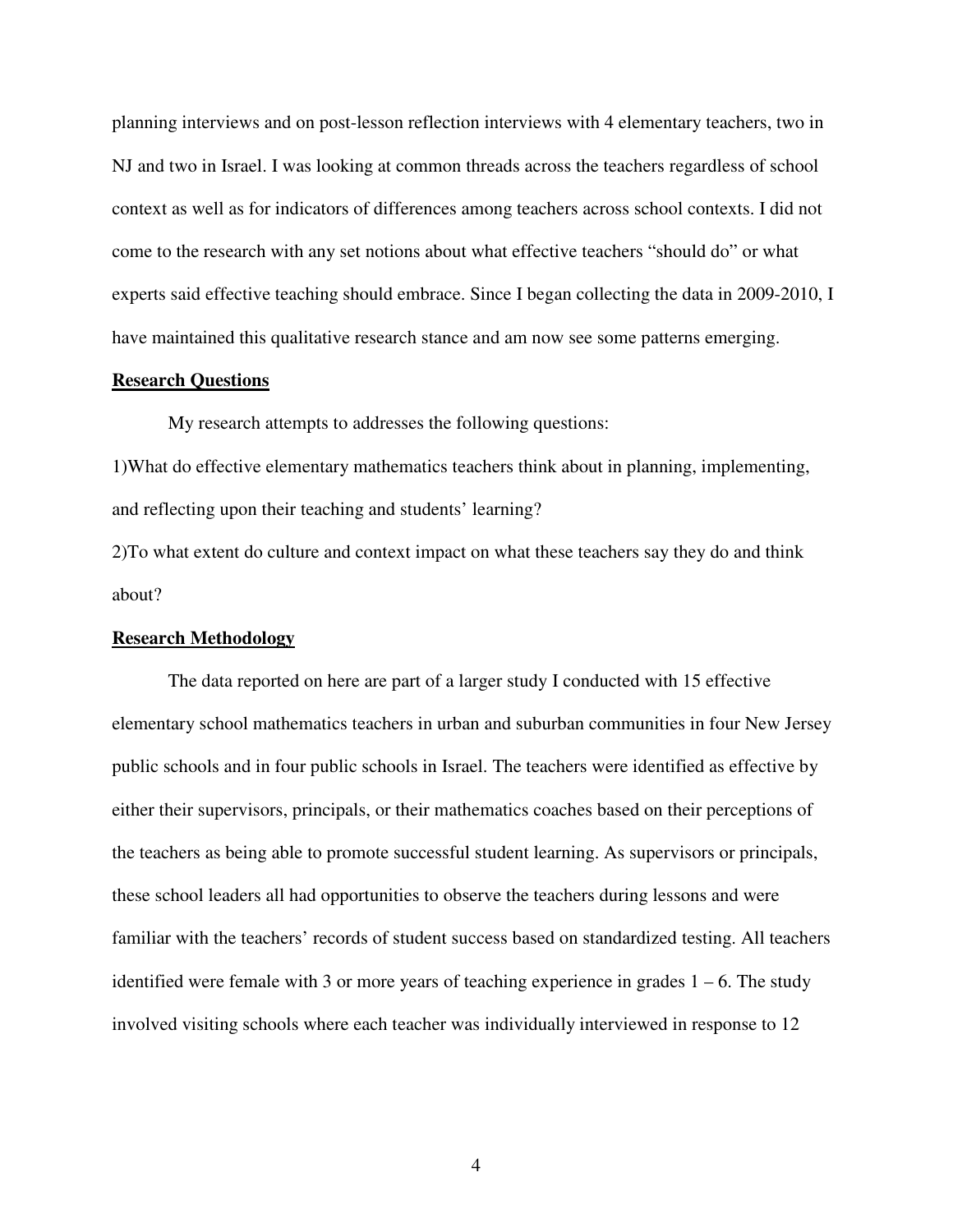specific "trigger" questions regarding her planning processes before her lesson was observed. See Figure 1

After the interview each teacher was observed doing the lesson discussed. Following the observation, each teacher was interviewed again in response to 10 other specific "trigger" questions regarding their perceptions and reflections on how the lesson went in terms of the plan and the children's learning. See Figure 2. Thus, all interview data were based on structured yet flexible questioning, not unlike a clinical interviewing technique. Israeli teachers were asked questions in English and could answer in English or Hebrew. A Hebrew translator was present at all interviews in Israel. The interviews were audio-recorded and based on the mathematics lessons that lasted anywhere from 45 minutes to 1 ½ hours.

Subsequently, annotated transcripts of the interviews were made including translations of the Israeli teachers as needed. These transcripts were then coded.

### **Data Collection Techniques and Analyses**

This paper highlights case studies of 4 of the 15 participating teachers based on their prelesson and post-lesson interviews. Two of the teachers were from northern New Jersey school districts and taught mathematics in Grades 1 and 2. Two of the teachers were from schools in Israel and taught mathematics in Grades 2 and 3. In each location, one of the teachers worked in a lower SES community and the other in a more affluent community. The interview transcripts of these participating teachers were examined for similarities and differences in their reported planning processes and reflective post-lesson reactions.

The interview transcripts were coded into pre-lesson and post-lesson categories using the interview questions as the source of categories. The codes were developed based on what the teachers actually said in response to those questions. The occurrence of these codes within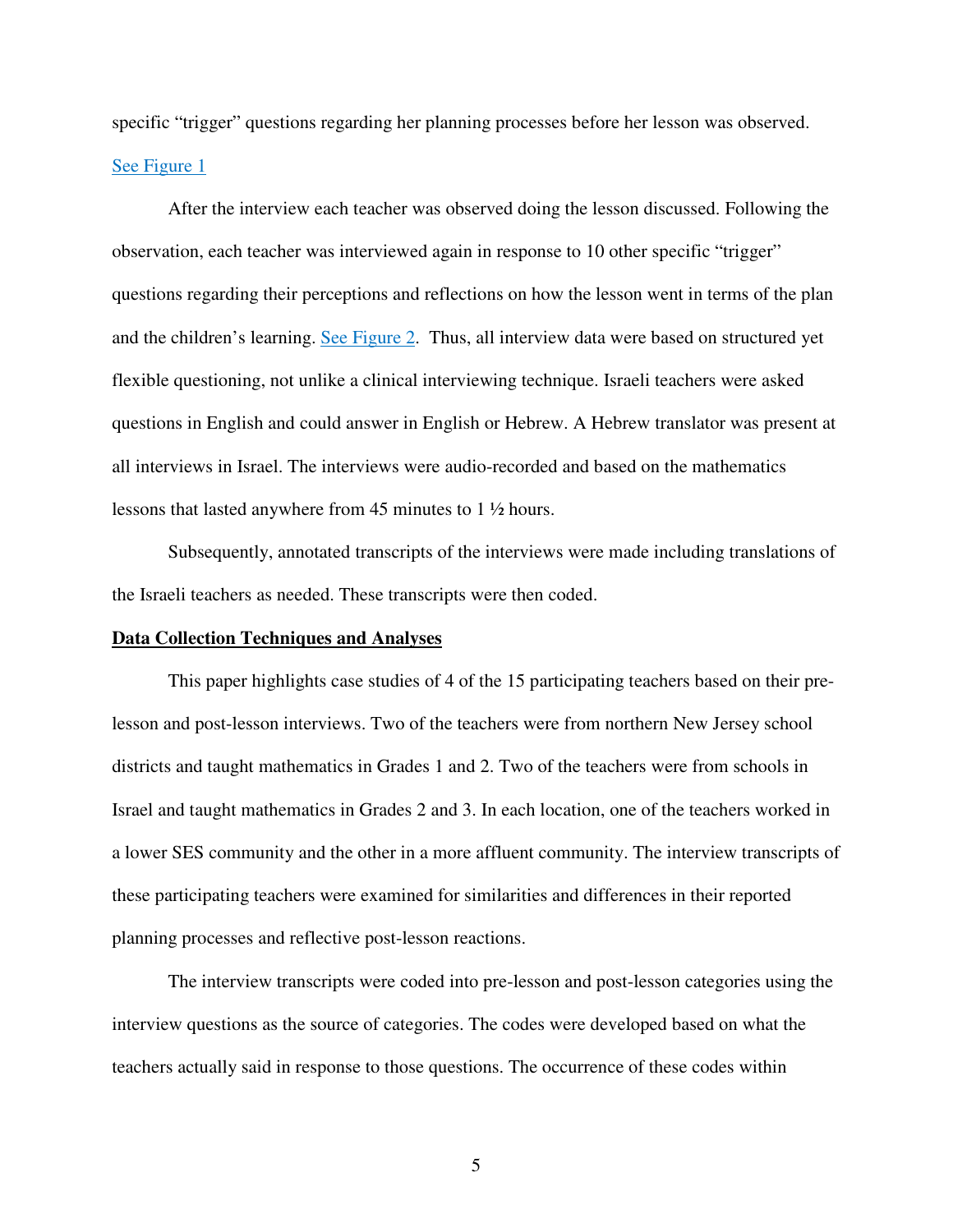categories were then matched and compared for all four teachers across and between geographical location and SES conditions. For all data, consistencies and inconsistencies within and across teachers were noted.

### **Results from Pre- and Post-Lesson Interviews**

The main finding for the interviews was that there were 7 common practices or selfreflections reported on by all 4 teachers in both regions and 12 additional practices or selfreflections that were reported by 3 of 4 participants, although not the same 3 teachers for each of these practices. These common reported statements grouped themselves into 4 main categories. As indicated in Figure 3, among the common practices were:

• **Sources of Lesson Ideas:** These teachers did not just work from the curriculum, but adapted lessons based on their past experiences in teaching the topics and used the Internet to obtain ideas for building their lessons.

"I use the textbook, but put in my own adaptations."

"I use past experience in teaching this lesson."

"I used technology in planning and conducting my lesson."

• **Use of Formative Assessments**: All indicated that they regularly used formative assessment for adapting lessons as they went along by observing, questioning, and listening to students' oral comments during both whole group and small group or individual activities.

"I pull aside individuals or small groups to review with me after whole group instruction."

"I use observation and questioning during group and individual work."

"I listen to students' oral comments and the way they explain their work."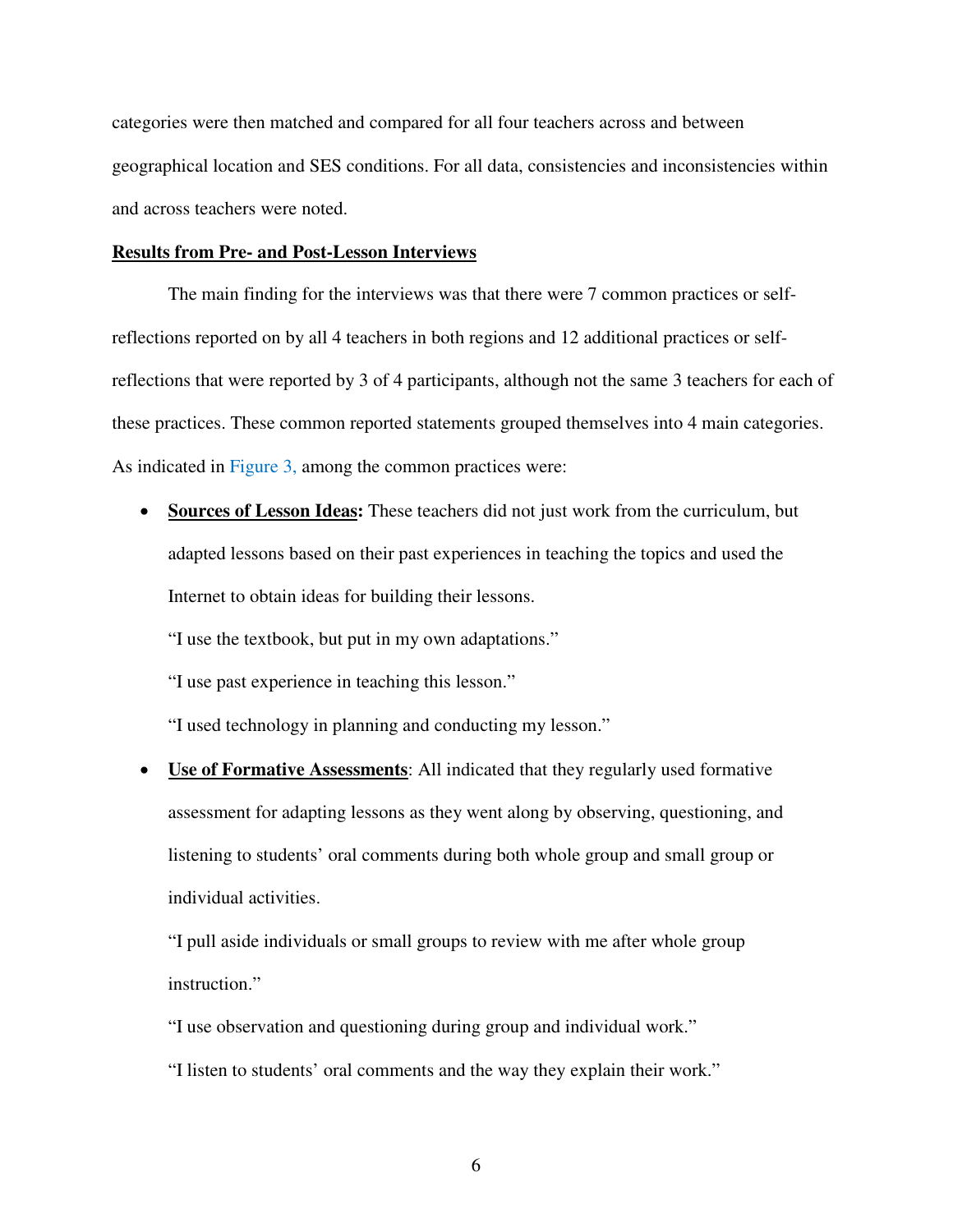"I conference with students during their independent work."

"I collect and examine their written work to plan for the next time."

• **Differentiating Instruction**: All also indicated that they differentiated instruction by using different instructional materials and/or providing different levels of learning goals for their students and then worked with individuals and small groups to review and relearn material after the whole group instruction took place.

"I ask different types of questions to different types of students."

"I set different learning goals for different students."

"I use different materials for children during whole group and small group instruction."

• **Self-Reflections on Teaching**: Finally, they all said that although they thought the observed lesson went fairly well (i.e., that most students had achieved the desired learning outcomes and remained on task), there were areas of the lesson that did not go well and that they would change the lesson accordingly in the future.

"I would hold off on writing and spend more time with manipulatives next time."

"I would break down the lesson into more steps."

### **Speculations on the Data**

 Up to this point, based on my analysis of the interview data in detail, I have some generalizations about what I have been hearing that I can share with you. These generalizations are based not only on my sample of the 4 cases I highlighted here but included less informal reviewing of the interview data from my larger 15-teacher sample. Taken on a question-byquestion basis, the following preliminary conclusions were drawn.

**1)What do effective elementary mathematics teachers do and think about in planning and reflecting upon their teaching and students' learning?** (Figure 4)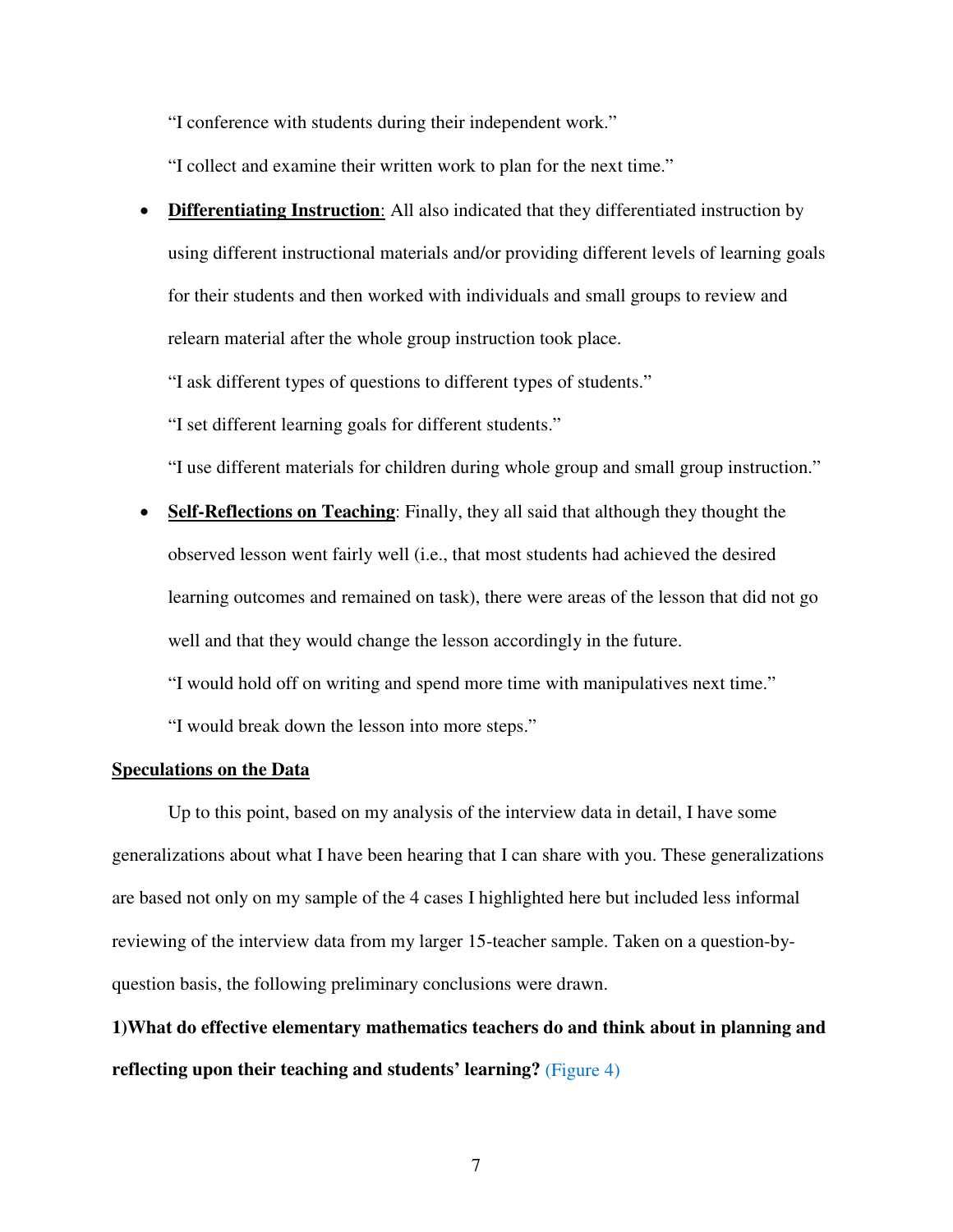- Interestingly, the most common practices described could all be considered constructivist in orientation and indicated that regardless of region or school community, effective elementary mathematics teachers are student-centered, differentiate instruction, engage all students in active learning processes, and expect students to take responsibility for their own learning.
- In terms of planned lesson structures, all of the teachers indicated that they planned for substantial amounts of student-initiated activity, mostly small group work, but some individual activity during the lesson. We could tentatively say, then, that at least in terms of planning, effective elementary mathematics teachers are committed to the importance of active learning for students and philosophically and would be considered proponents of constructivist models of learning and cognitive development.
- It may be that one key distinguishing characteristic of effective elementary mathematics teachers is that they feel a personal responsibility for their students learning, beyond the press of external pressures and teaching to the test school climates. This of course would be particularly critical for the teaching and learning of elementary mathematics.
- In my interviews with the teachers about their planning, I noted that beyond the given curriculum, effective teachers drew upon their experience from past years and from their professional development and graduate work, for planning lessons, whether that work was done in mathematics or other subject areas. They claimed to adapt what they learned to the unique classroom situations and students whom they are teaching. In fact, most of the teachers indicated that in planning, they relied more on their own prior teaching experience, workshops attended, grade-level team planning, and ideas from the Internet, than on the school's curriculum materials.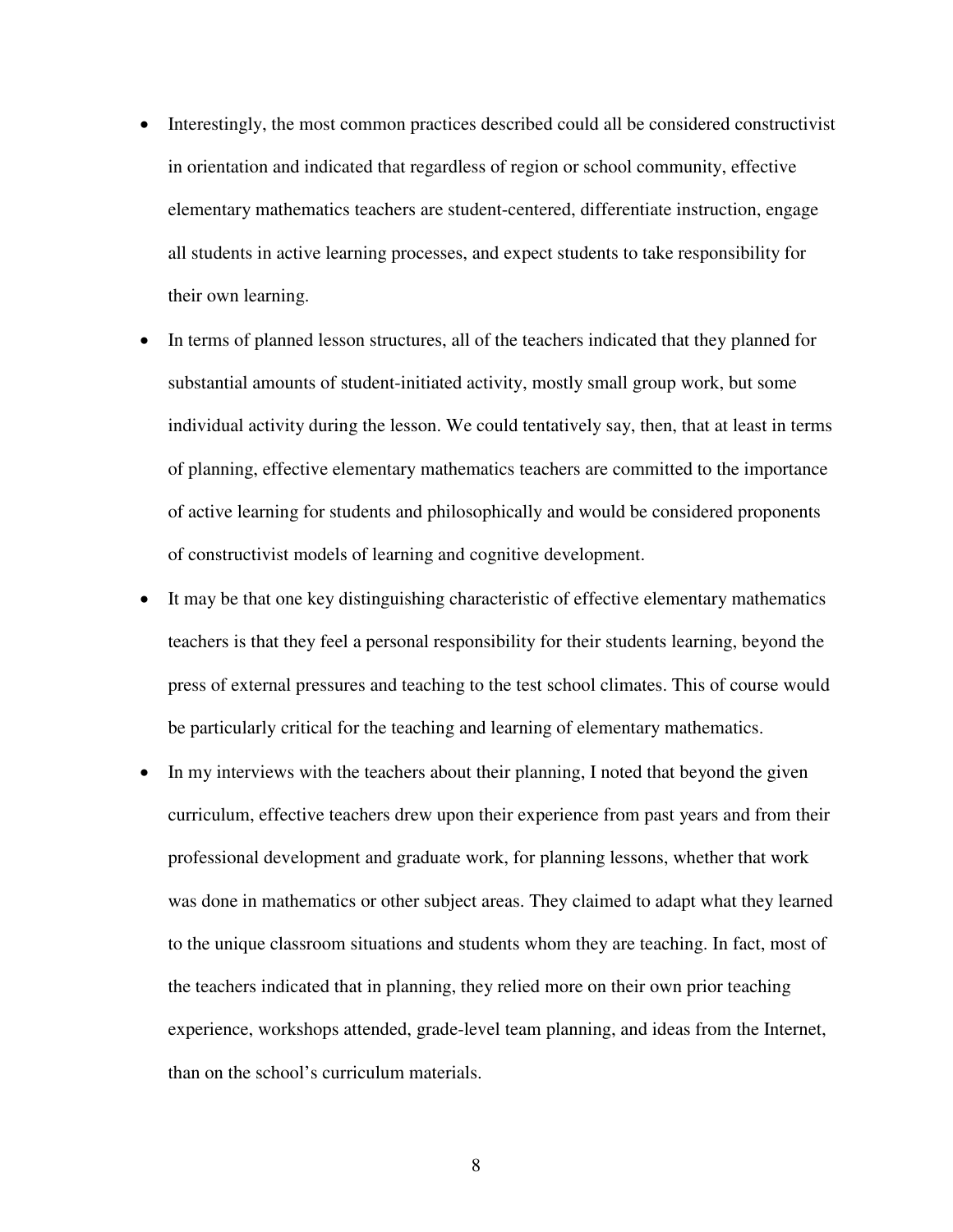- In terms of reflecting upon and learning from their own experiences, all teachers indicated that they changed their lessons based on what happened during the lessons themselves. This response came from teachers who had been working with the same grades and curriculum for a few years, but also from teachers who were using new curricular materials. All the teachers said they were able to borrow from past experience and bring in relevant activities and approaches from prior years or from the older curriculum as needed. They said that they learned from their own mistakes.
- I did sense, too, that these effective teachers wanted to do a lot more and knew they should be doing a lot more than the amount of time in which they were expected to do it. In post-lesson interviews, almost all the teachers expressed disappointment in the way their lessons had gone and complained about not having enough time to complete the lessons. Most said they had to continue with the same lesson on the following day or had to use homework to complete what was supposed to be done in class.
- So I would say that effective teachers are extremely self-critical and reflect regularly on the impact of their lessons and what needs to be modified the next day, the next week, or even the next year in order to make the lesson more "perfect" by eliminating confusing directions or problems, by modifying the sequence or structure of the lesson, and most important, by extending the time for different activities so that students have time to complete their independent work – whether in groups or individually. One of the Israeli teachers in the study actually commented that when her students failed, she saw this as her failing and blamed herself for presenting poorly.

### **2)To what extent do culture and context impact on what these teachers do and think?**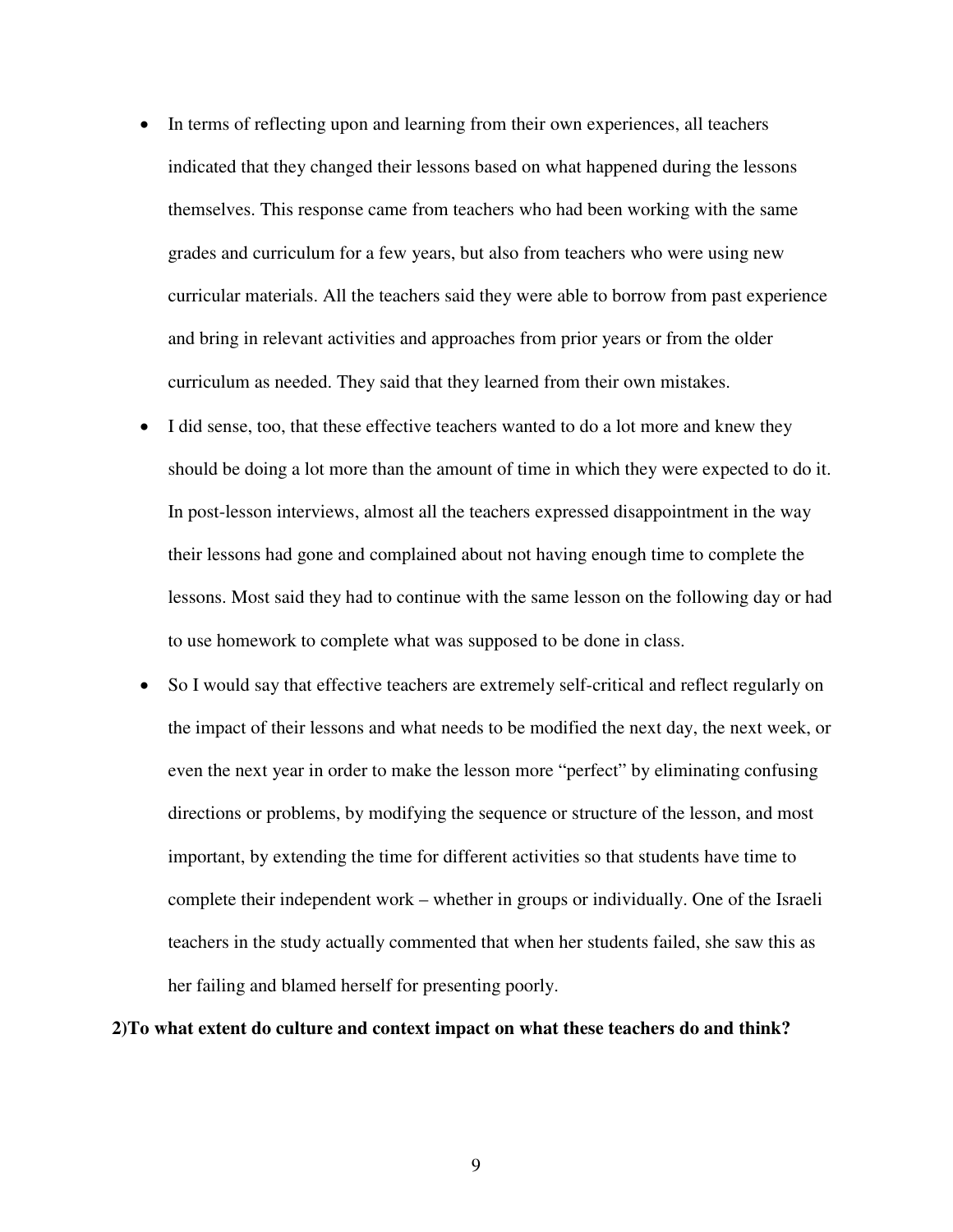**How consistent are these practices and processes across all teachers in diverse communities and school cultures?** See Figure 5.

All of the above findings were consistent across teachers in both NJ and Israel and also across teachers in schools in the higher and lower SES communities. However, there were three findings so far that seemed to distinguish between teachers in different contexts.

- It appeared that Israeli teachers were more active in determining the content of what they would teach compared to the American teachers who tended to follow a specific curriculum. Most of the Israeli teachers developed their lessons collaborative with grade level colleagues. This seemed to be the case only for two suburban more affluent teachers in the larger New Jersey sample.
- Only the New Jersey teachers in the more affluent settings focused on providing differentiated instruction and challenges for the above average students in their classes. The urban New Jersey
- $\bullet$  teachers did not do this and the Israeli teachers did not seem to do this either or at least did not mention it. The focus of the urban NJ and all Israeli teachers seemed to be on making sure that lower achieving students received simplified tasks for independent work.
- The Israeli teachers tended to rely more on classroom tests and quizzes for assessing learning compared to the New Jersey teachers. This applied across SES conditions in both settings.

#### **Implications of Findings** (See Figure 6)

 The next step in my research on these data are to select comments made by teachers during the interview related to actual classroom practices and by studying the videotapes of their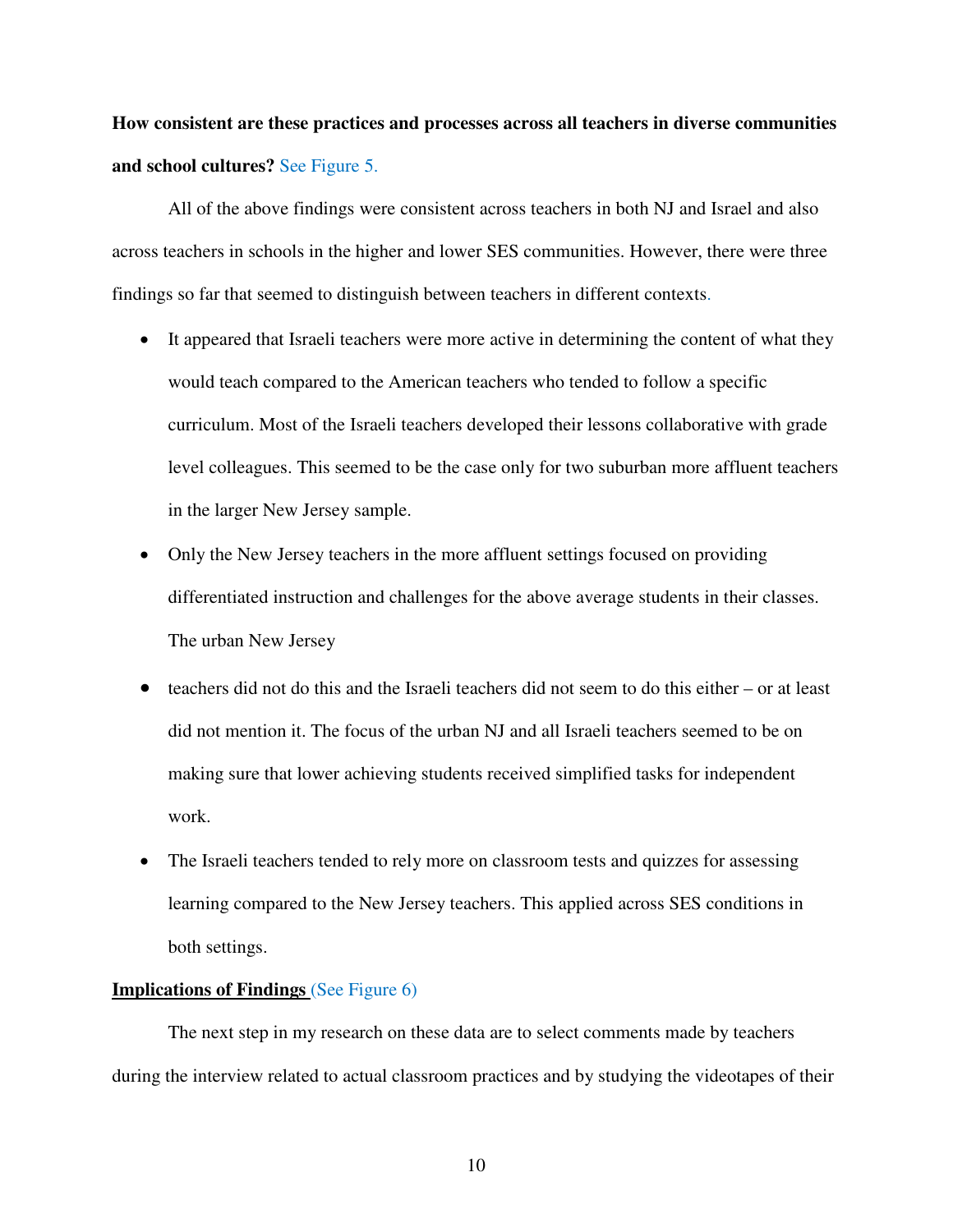lessons, determine the extent to which these professed practices actually appear in their teaching. I am also interested in the extent to which these observed practices are used by different teachers in different school contexts – New Jersey vs. Israel and lower SES vs. higher SES.

 I also feel that perhaps by trying to reduce the responses of the teachers to a series of categories and codes, that I may be missing the point about what makes these teachers effective. My sense is that it is really the underlying cognitive processes used by these teachers that distinguishes them from other teachers who may actually be using the same kinds of externally observed teaching techniques and similar kinds of planning strategies. I believe that it is their *underlying intrinsic motivation* that drives them *about the what and how it is that they really want their students to learn*. It is not just about knowledge of the mathematics content or choices of instructional methods. Rather I believe it is about the specific motivation behind each act of teaching and why teachers do what they do. I believe that such motivational patterns, may be inferred from careful reading of the videotaped lessons with a focus on sequences of behavior taken in the context of teachers' statements about their intentions during the interviews.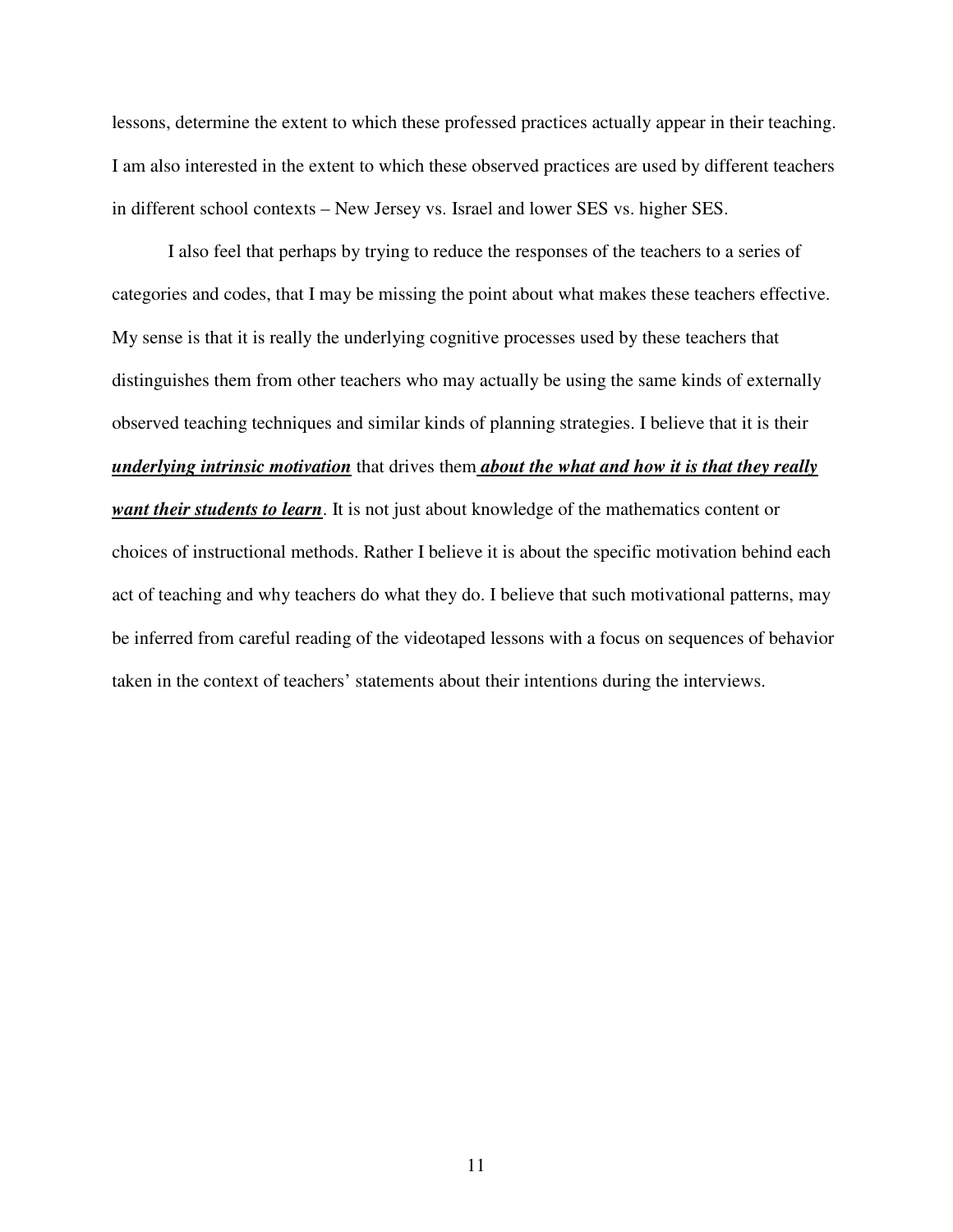# **Figure 1. Trigger Questions for Interviews on Pre-Lesson Planning**

- 1. What is your lesson about?
- 2. Where did you get your ideas for this lesson?
- 3. How do you select your problems and materials?
- 4. What do you expect the students to learn from this lesson?
- 5. How will you begin the lesson?
- 6. How do you know where to begin the instruction?
- 7. What arrangements, if any, will you be making for different levels and styles of

learners in your class?

- 8. What kinds of activities will the students engage in?
- 9. How will you end the lesson?
- 10. What will be the follow-up for this lesson?
- 11. How will you check for learning?
- 12. How will you know if your lesson was successful?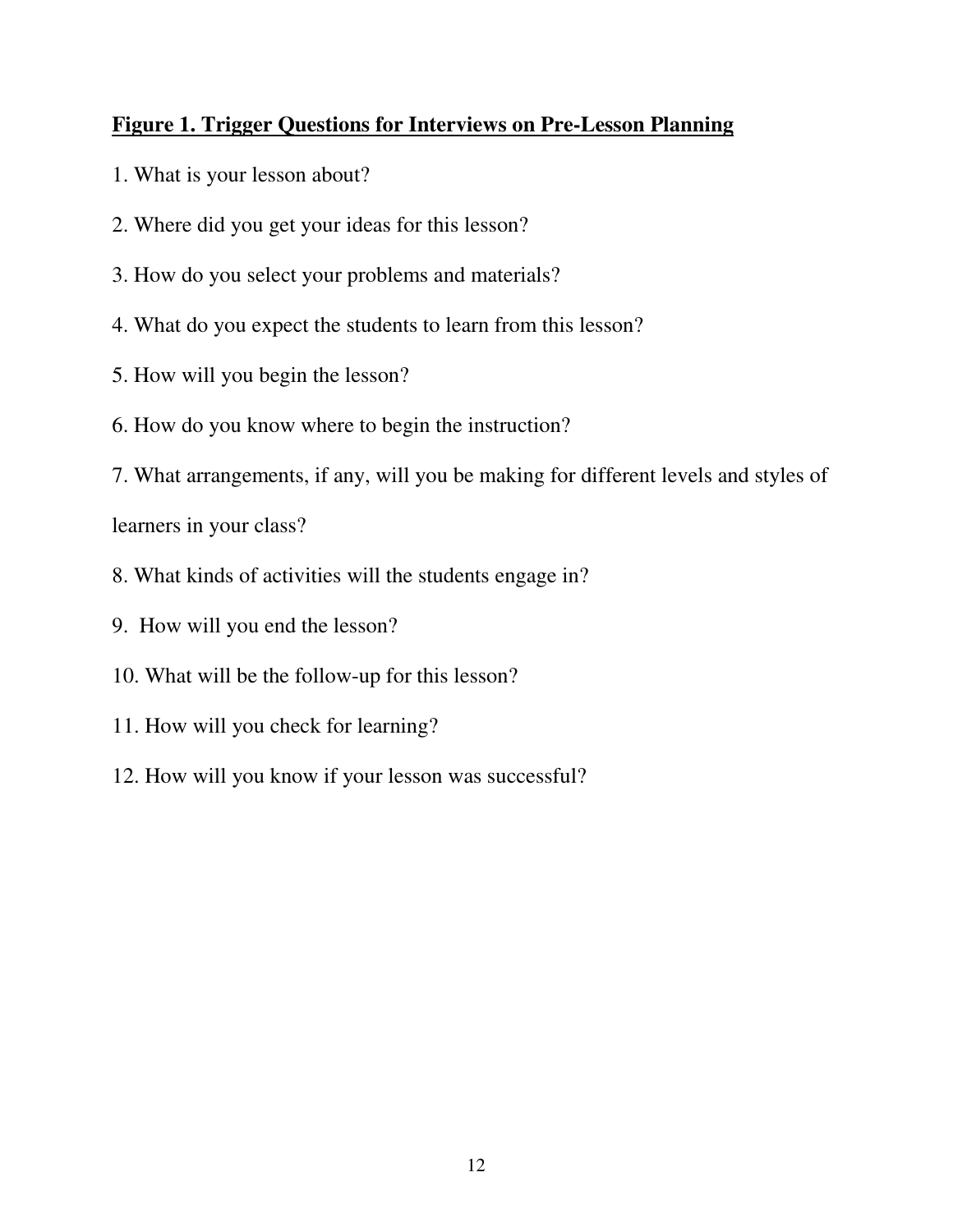## **Figure 2. Trigger Questions for Post-Lesson Interviews**

1. What did you think of the lesson right after you finished teaching it? 2. What did you do after the lesson in terms of assessing its effectiveness? 3. How do you think this lesson went compared to your plan for the lesson? 4. What techniques did you use that you thought worked particularly well? 5. Were there any parts of the lesson that surprised you? What were these? 6. How might you alter your plan for this lesson when you teach it again next year? 7. In terms of your assessment of the learning goals for this lesson, do you think all the students achieved them? If not, why not? If so, why do you think it worked so well? 8. Do you think the students understood your explanations? How were you able to know this?

9. What were you trying to do when you did……………?

10. I noticed……….. What were you trying to do there?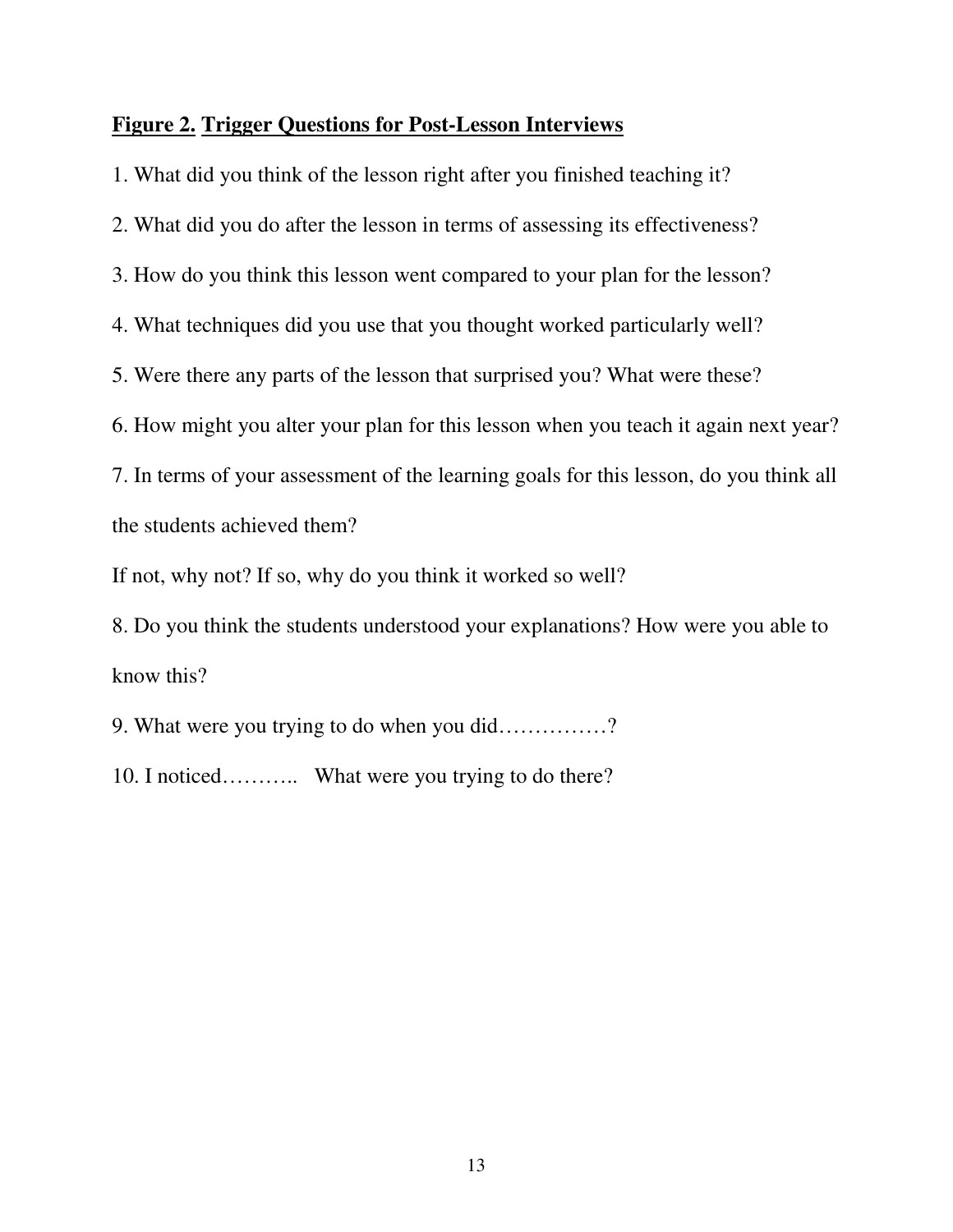# **Figure 3. Four Categories of Common Practices Reported by All Four Teachers**

• Sources of Lesson Ideas: These teachers did not just work from the

curriculum, but adapted lessons based on their past experiences in teaching

the topics and used the Internet to obtain ideas for building their lessons.

**Tal:** *The math coach gives us a lot of ideas. I also get ideas from the Internet and from myself. I'm creative that way. I can take something I use in one subject (like reading) and put it in another thing (like math) and just use it in my class.* 

• Use of Formative Assessments: All indicated that they regularly used

formative assessment for adapting lessons as they went along by observing,

questioning, and listening to students' oral comments during both whole

group and small group or individual activities.

**Lauren:** *And then as I'm going through the whole group lesson, I try to give them a lot of opportunities to show their thinking, whether it be on like the communicator is one way or by coming up to the Smartboard. So I try to see if are they getting it. Do I need to spend more time on it? Or did I plan too much and I can just move from here…like they're ready. So I try to determine that while we're on the rug. And then as they're working independently….Really a lot has to do through observation. Like if I see that some of them are just flying through it without a problem, I'll either move them to something different or add on to it. You know, make it a little bit more challenging for them. Or are they flying through it and doing it so quickly, they're doing it wrong and they're not understanding it. Then I might have to go back and do a little more teaching.* 

• Differentiating Instruction: All also indicated that they differentiated

instruction by using different instructional materials and/or providing

different levels of learning goals for their students and then worked with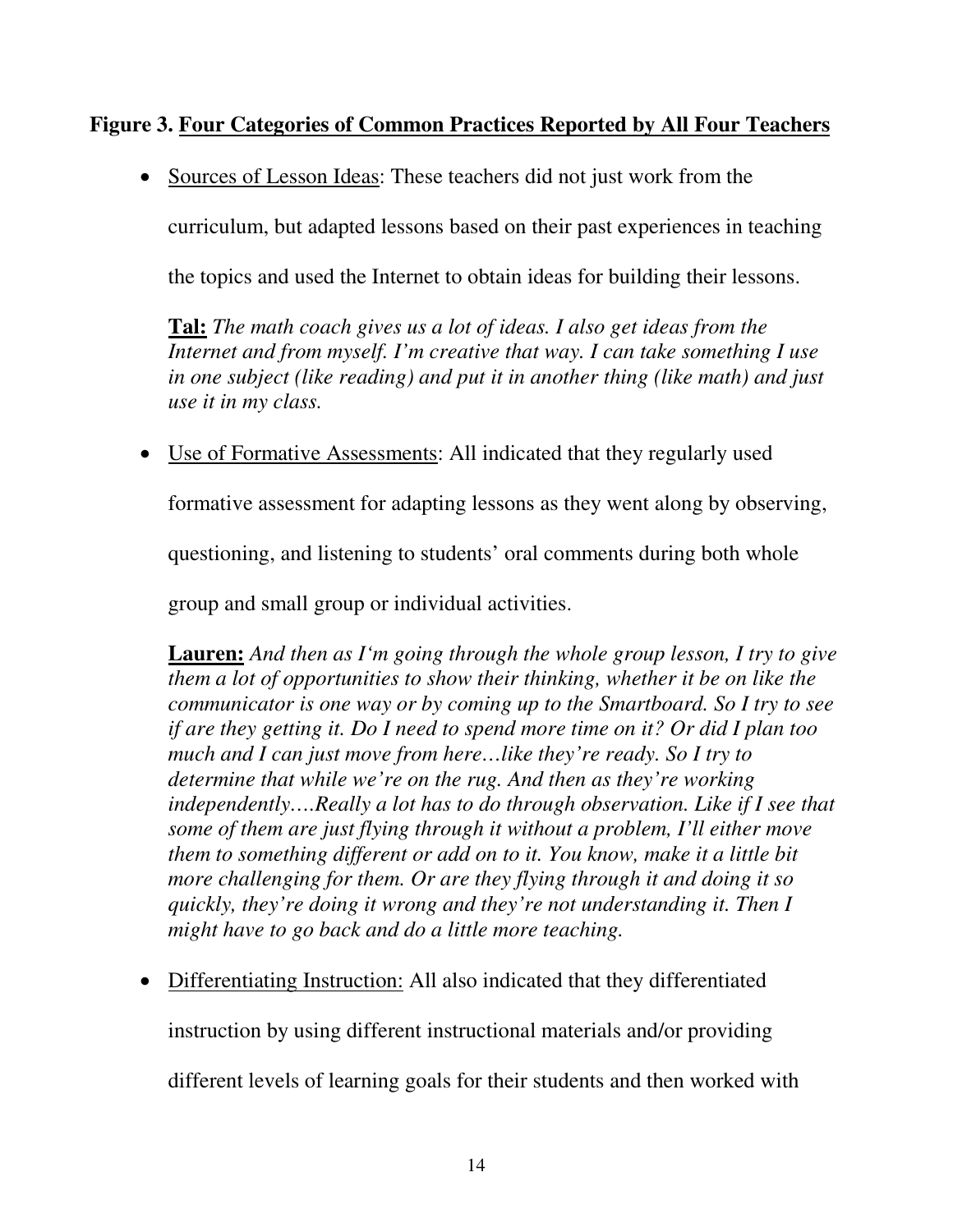individuals and small groups to review and relearn material after the whole

group instruction took place.

*Efrat: Yes, the same time, the same subject. That's not all. When I take a look at the book, I decide to give this problem, but some children can't do this. So I will tell them not to do this one. I tell them you have to do this one. And when we work in the book, I tell them, I mark what they have to do.* 

# • Self-Reflections on Teaching:

Finally, they all said that although they thought the observed lesson went fairly well (i.e., that most students had achieved the desired learning outcomes and remained on task), there were areas of the lesson that did not go well and that they would change the lesson accordingly in the future.

*Heather: Well, I thought that it was good, but you know, I always focus on the things that I need to do better. So I don't really ever say that it's a wonderful lesson. I think a lot of it is that the kids still have to get used to managing the materials. I need to come up with some way to keep the pennies on the desk. I already started collecting things to make for next year so that it's better. Also I didn't think I was going to have to repeat the directions as many times as I had to. I could see their faces and the ways that they weren't getting it right away. Then when I went to the groups, I could see that there were still some questions, so I did add more repetitions.*  As for the order, I liked that they played with the tens frame first. I think if it  *was the other way, that it would have been confusing for them…to try to manage the pennies and see the relationships at the same time. So I think I would keep it the same.*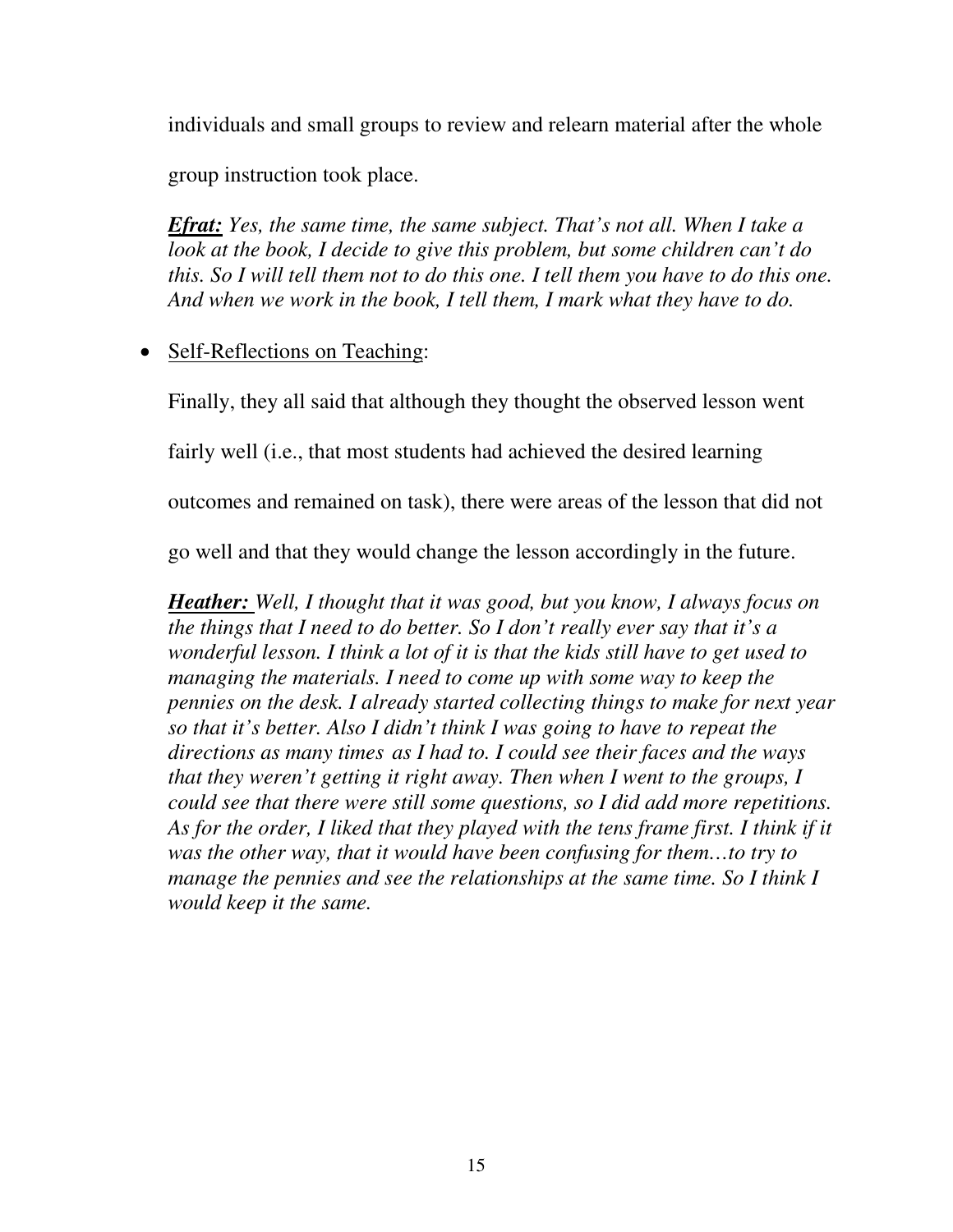# **Figure 4. Preliminary Conclusions About Common Cognitive DecisionMaking**

# **Practices of Effective Teachers**

- Use student-centered, constructivist practices
- Committed to the importance of active learning for students
- Take personal responsibility for their students learning
- Draw upon past experience
- Go beyond the given curriculum
- Change their lessons based on what happens during the lessons themselves.
- Learn from their own mistakes
- Some disappointment in the way their lessons go
- Self-critical and reflect regularly on the impact of their lessons and what

needs to be modified

**Heather:** *I'm just always thinking about ways to make my lessons better in the shower, in the car…seriously, like, little things just I just kind of put a little light on like "Oh, I could use that," and I just try to keep track of these little ideas. I have a journal, and I that I keep track of, and when the lesson comes up I'll have put little post-it notes like, you know, "Remember to do this, or try this." So that every year I'm trying to…because I've been teaching first grade for four years now so it's like, I'm familiar with the curriculum and I feel comfortable kind of trying to take it to a different level with the kids.*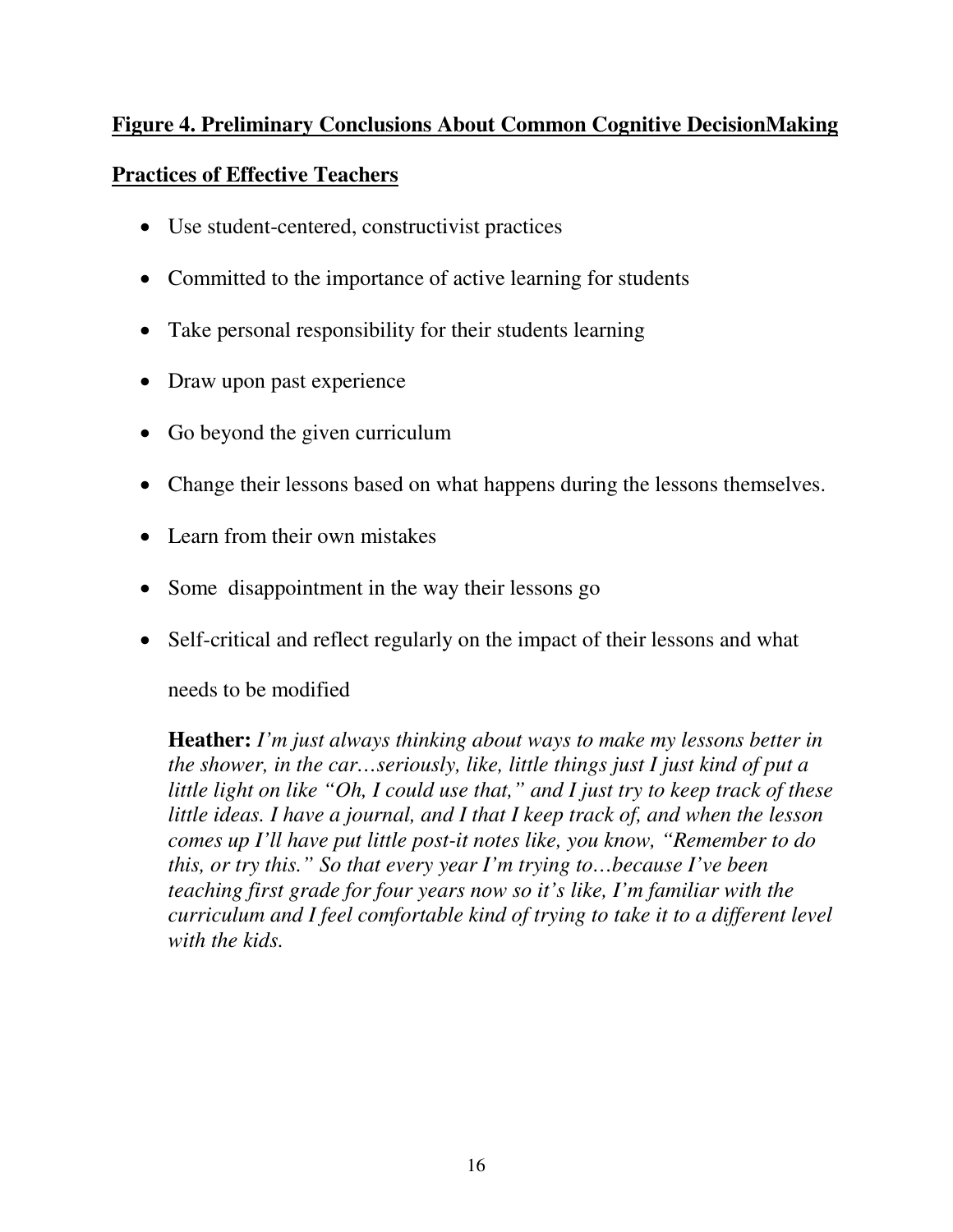# **Figure 5. Impact of Culture and Context**

• Israeli teachers were more active in determining the content of what they would teach compared to the American

**Efrat:** *We have curriculum and we are going to do all of the curriculum, but we are free to choose what we are doing. We have the books. We are going to do all the stuff in the books, but I prefer to think about the lesson first and use the books second.* 

- Israeli teachers developed their lessons collaboratively with grade level colleagues more than the New Jersey teachers
- Only the New Jersey teachers in the more affluent settings focused on providing differentiated instruction and challenges for the above average students in their classes.

*Lauren: (for more advanced students) I plan something to keep them from being bored and that will challenge them at the same time…..created lesson like that for the grade level for every unit. Now because I modify some of the lessons, there are days that I want to keep them with me and there are days that they can go off on their own. They seem to handle that transition well.* 

• The focus of the urban NJ and all Israeli teachers seemed to be on making sure that lower achieving students received simplified tasks for independent work.

*Tal: He understood….he didn't understand yet what I wanted all of them [to understand], but for me what he understood today is enough. Because tomorrow, another day, he will understand more. He is in a delay, so I know this. It will take time, for him.* 

• Israeli teachers tended to rely more on classroom tests and quizzes for assessing learning compared to the New Jersey teachers.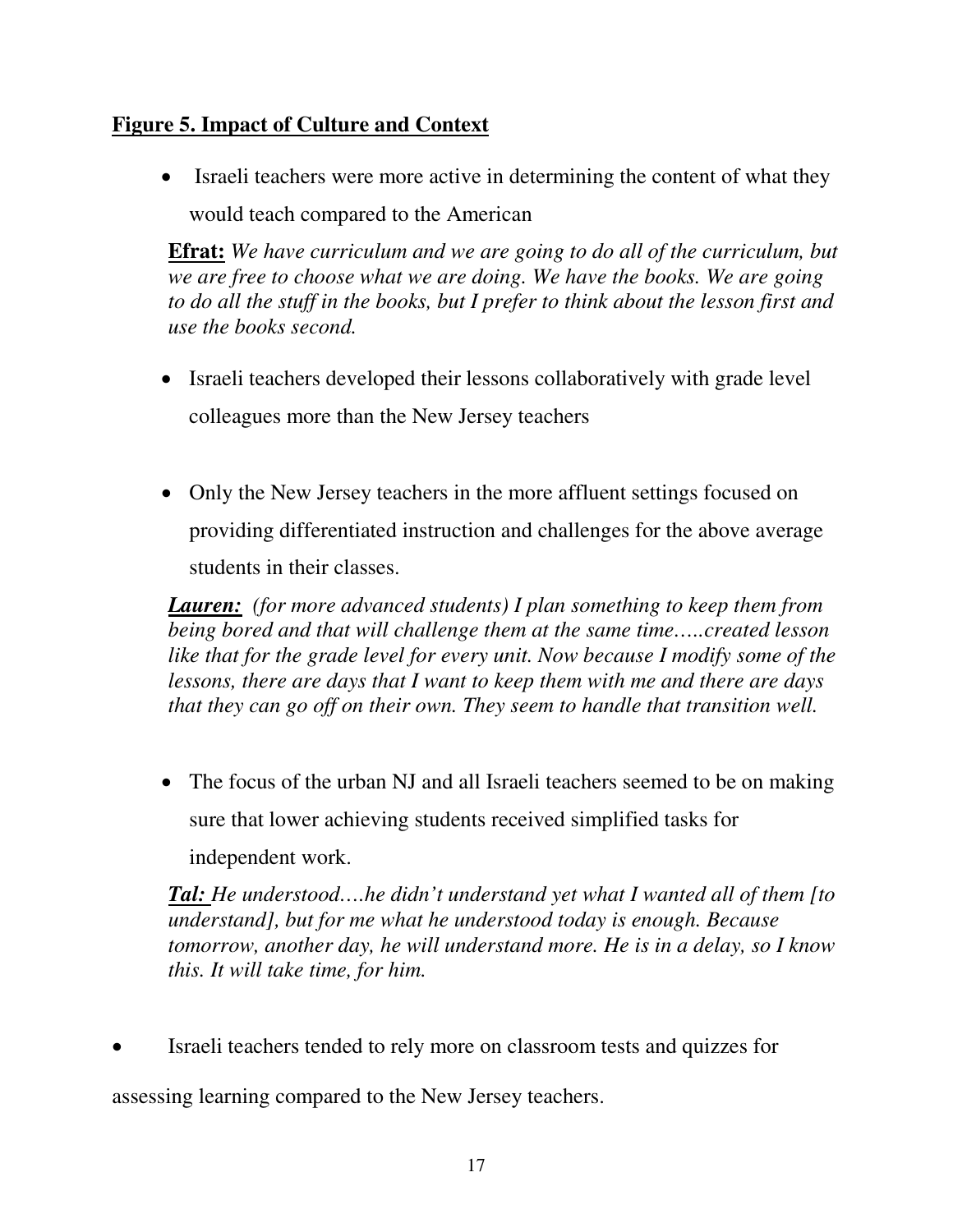# **Figure 6. Implications of Findings for Further Research**

- For each teacher, relate interview comments to actual classroom practices
- Compare classroom practices across cultural contexts
- Consider underlying motivational factors involved in teachers' instructional choices and decisions (e.g., look for sequences and patterns of behaviors in videotaped lessons)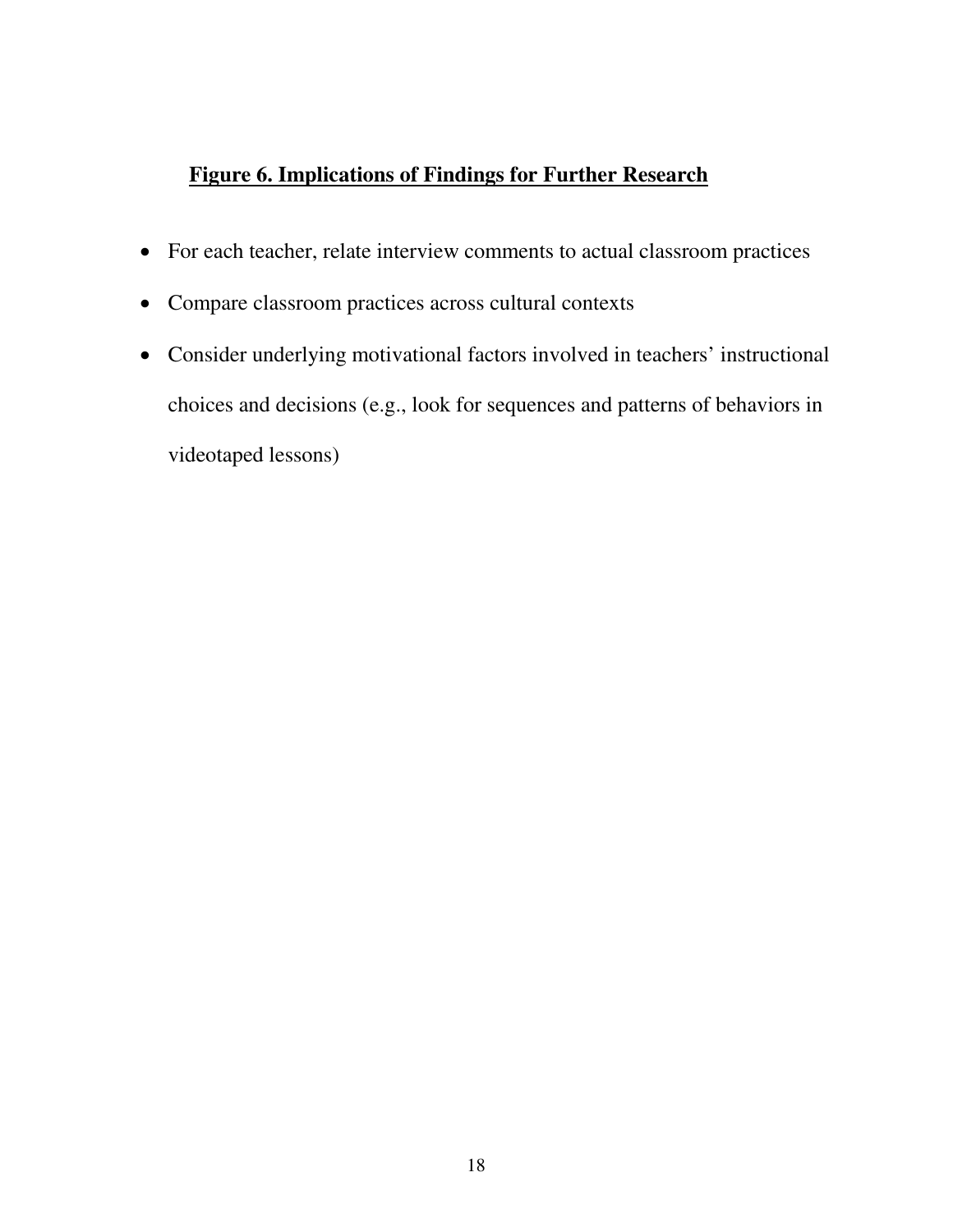### **Bibliography**

- Ball, D.L. (2008). Content knowledge for teaching: What makes it special? *Journal of Teacher Education,* 59(5), 389-407.
- Ball, D.L. & Forzani, F.M. (2009). The work of teaching and the challenge of teacher education. *Journal of Teacher Education, 60*(5), 497-511.
- Beswick, K., Swabey, K. & Andrew, R. (2008). Looking for attributes of powerful teaching for numeracy in Tasmanian K-7 classrooms. *Mathematics Education Research Journal, 20*(1), 3-31.
- D'Agostino, J. & Powers, S. (2009). Predicting teacher performance with test scores and grade point average: A meta-analysis. *American Educational Research Journal, 46*(1), 146- 182.
- Graeber, A. (2005). Mathematics instruction across the grades: What mathematics consultants should know. *Journal of Educational and Psychological Consultation, 16*(4), 349-362.
- Hill, H. C., Blunk, M. L., Charalambous, C. Y., Lewis, J. M., Phelps, G. C., Sleep, L., & Ball, D. (2008). Mathematical knowledge for teaching and the mathematical quality of instruction: An exploratory study. *Cognition and Instruction*, *26*(4), 430-511.
- Hill, H.C. (2010). The nature and predictors of elementary teachers' mathematical knowledge for teaching. *Journal for Research in Mathematics Education. 41*(5), 513-545.
- Jamar, I. & Pitts, V. (2005). High expectations: A "how" of achieving equitable mathematics classrooms. *The Negro Educational Review, 56*(2 & 3), 127-134.
- Morris, A.K., Hiebert, J., & Spitzer, S. (2009). Mathematical knowledge in teaching and planning instruction: What can preservice teachers learn? *Journal for Research in Mathematics Education, 40*(5), 491-529.